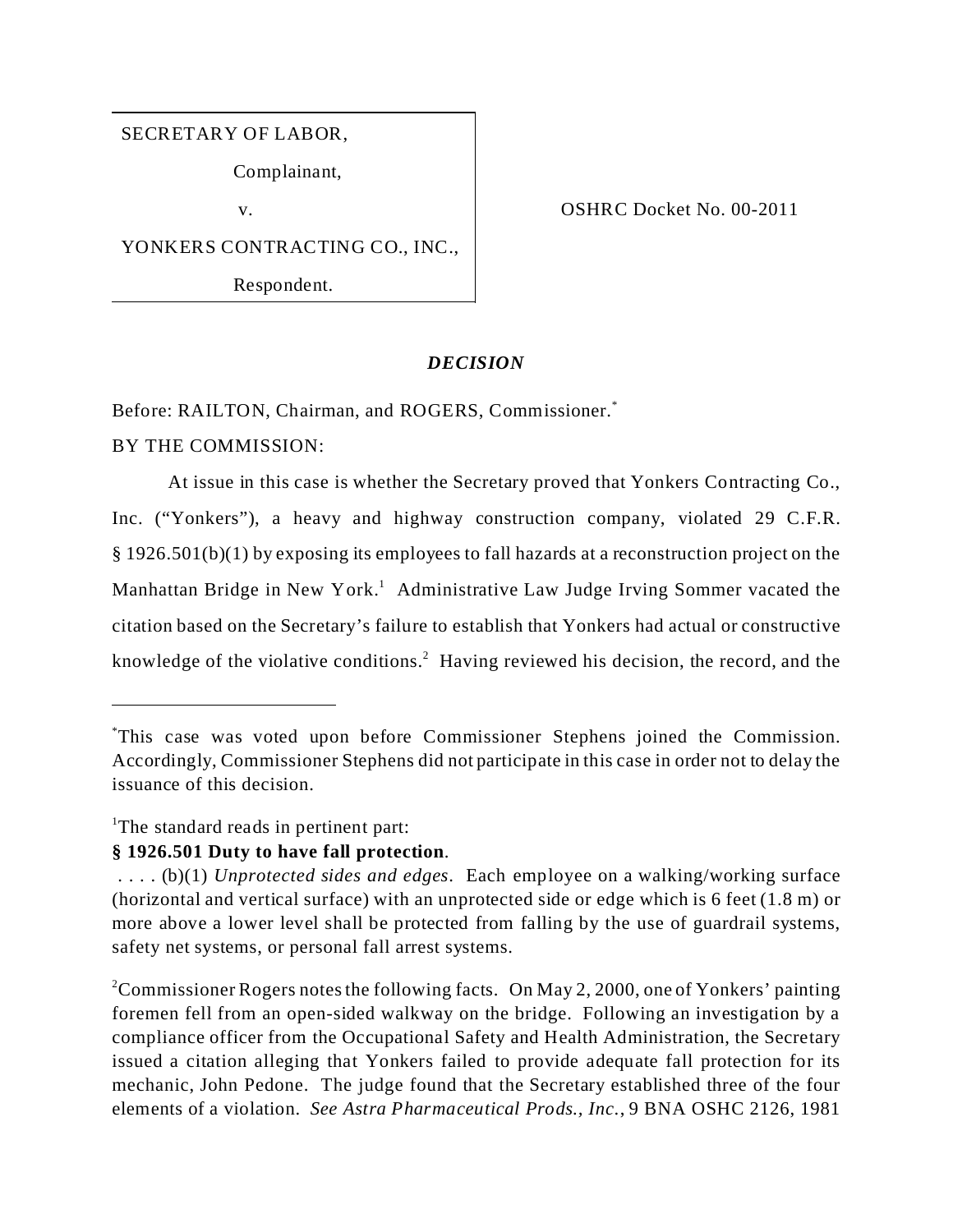briefs of the parties, we affirm the judge's decision.

 $\sqrt{s}$ W. Scott Railton Chairman

 $\sqrt{s}$ Thomasina V. Rogers Commissioner

Dated: December 13, 2002

CCH OSHD ¶ 25,578 (No. 78-6247, 1981), *aff'd*, 681 F.2d 69 (lst Cir. 1982). He found that the standard applied, that Pedone was exposed to a fall hazard, and that he was not provided with adequate fall protection. However, as a discovery sanction, the judge had precluded the Secretary from imputing to Respondent, to demonstrate knowledge, any awareness that two former Yonkers supervisors might have had of Mr. Pedone's exposure to fall hazards. The Secretary does not challenge this sanction on review.

Commissioner Rogers notes that, in light of the discovery sanction imposed by the judge, the Secretary's theory of knowledge here, as stated in her reply brief, was "confined specifically to constructive knowledge by only arguing that because supervisory personnel were in the area when Mr. Pedone would use the . . . walkway, they should have known that he regularly accessed it." However, the evidence of record in this regard is simply insufficient to meet the Secretary's burden. Commissioner Rogers would point out that the Secretary also might well have met her knowledge burden by showing that reasonable diligence required Yonkers to establish and enforce a work rule to address the fall hazard on the walkway. *Pride Oil Well Serv.*, 15 BNA OSHC 1809, 1814, 1991-93 CCH OSHD ¶ 29,807, p. 40,584 (No. 87-692, 1992). Instead, as noted above, the Secretary relied on an alternative theory.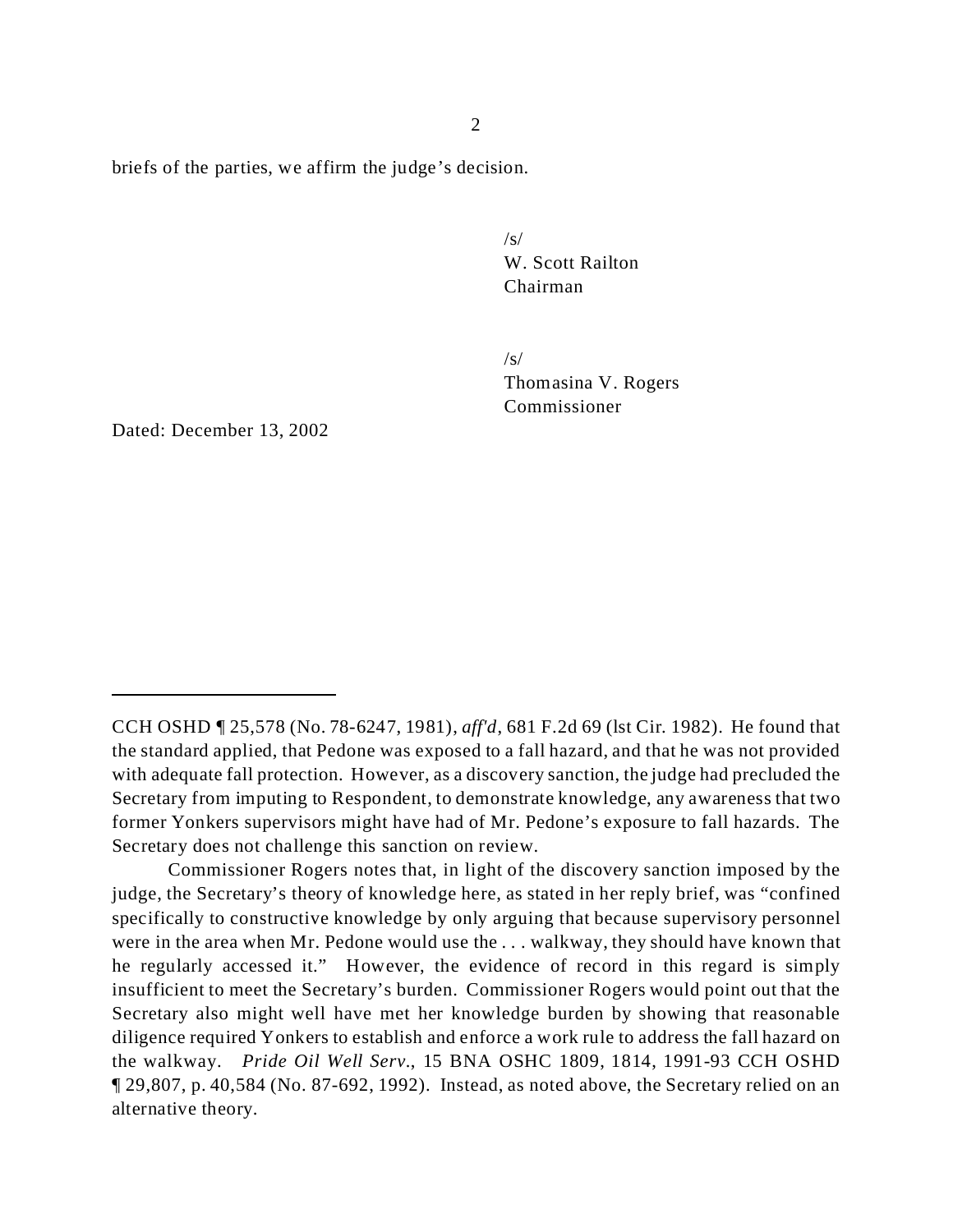## SECRETARY OF LABOR,

Complainant,

v. Samuel COSHRC Docket No. 00-2011

YONKERS CONTRACTING CO., INC.,

Respondent.

Chief Administrative Law Judge

Appearances: Terrence Duncan, Esquire Stephen C. Yohay, Esquire William Staton, Esquire Elizabeth Haile, Esquire New York, New York Washington, D.C. For the Complainant. For the Respondent.

Before: Irving Sommer

### *DECISION AND ORDER*

This proceeding is before the Occupational Safety and Health Review Commission ("the Commission") pursuant to section 10(c) of the Occupational Safety and Health Act of 1970, 29 U.S.C. § 651 *et seq.* ("the Act"). The Occupational Safety and Health Administration ("OSHA") inspected Respondent's work site on the Manhattan Bridge in New York City from May 2 through June 28, 2000. After the inspection, OSHA issued Respondent a two-item serious citation alleging violations of 29 C.F.R.  $\S$ § 1926.106(d) and 1926.501(b)(1).<sup>3</sup> The hearing in this matter was held in New York City on September 5 and 6, 2001. Both parties have submitted post-hearing briefs and reply briefs.

## *Factual Background*

Yonkers Contracting Company, Inc. ("Yonkers"), a construction firm, contracted with the New York City Department of Transportation ("NYC DOT") to rehabilitate the Manhattan Bridge. The first phase of the project involved steel rehabilitation, while the second phase involved further steel work on the lower roadways and painting of the structure and towers. During the painting

 $3$ Originally, the citation had three items. Before the hearing, the Secretary withdrew Item 3, which alleged a violation of 29 C.F.R. § 1926.503(a)(2)(i) for failure to have a fall protection training program. Therefore, only Items 1 and 2, as set out above, are at issue here.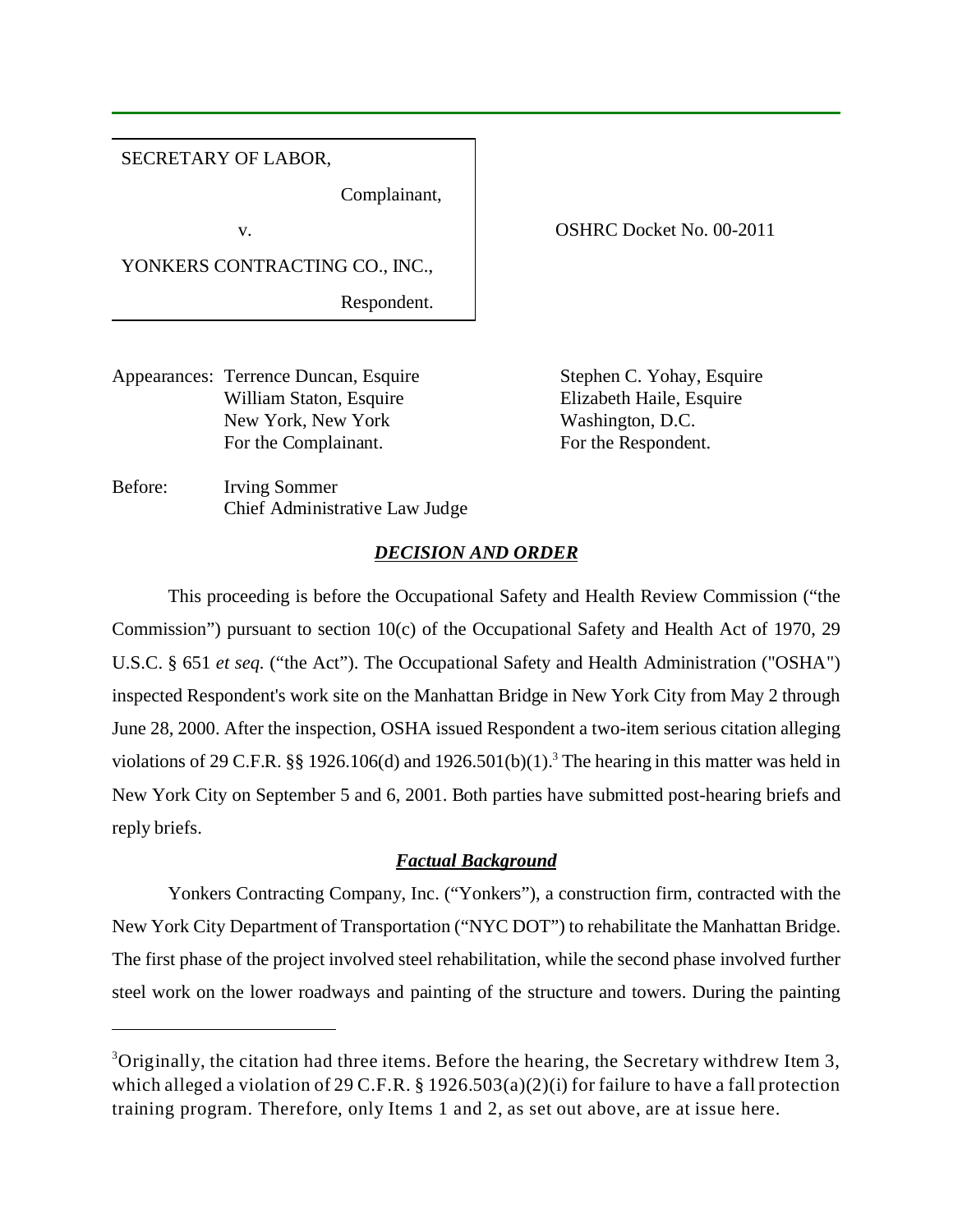phase, Yonkers had approximately 180 employees at the site. Some of these employees worked within a movable containment area, which had a platform underneath it. After work was completed on a particular part of the bridge, the whole containment area was moved to the next part of the bridge on which work was to be done, using, if necessary, a compressed air pipeline that was along the bridge. When employees needed access to the valves on the compressed air pipeline, they used a transit authority walkway that went along the bridge.<sup>4</sup> (Tr. 40-43, 71-73, 88-89, 109-11, 115, 120-25, 151-53, 201-02, 214-15, 230; R-2.)

On May 2, 2000, Robert Stewart, a compliance officer ("CO") for OSHA, was returning from another inspection when he heard that a bridge painter had died when he fell into the East River from the Manhattan Bridge. The CO called his area director and was given permission to begin an inspection of the subject site. When he arrived at the site, the CO noticed an unprotected walkway along the Manhattan Bridge. During his inspection, the CO learned that the bridge painter was a Yonkers employee and that he had fallen 120 to 140 feet from the unprotected walkway. The CO also learned that no lifesaving skiff had been available to retrieve the employee from the river. The CO did not personally observe anyone working on the walkway when he was at the site. The CO did, however, interview several employees, including John Pedone, a Yonkers' mechanic, and the CO determined that Mr. Pedone had been exposed to a fall from the walkway. (Tr. 8-13, 18-25, 34, 37, 44-45, 48-49, 56-58, 66-68, 72-73, 86-89, 97-02, 132.)

#### *Discussion*

To establish an alleged violation, the Secretary has the burden of showing that the standard applied to the cited condition, that the employer violated the terms of the standard, that employees were exposed to the violative condition, and that the employer had actual or constructive knowledge of the violation; to meet her burden, the Secretary must prove all four elements by a preponderance of the evidence. *Astra Pharmaceutical Prod.*, 9 BNA OSHC 2126, 2129 (No. 78-6247, 1981).

Item 1 of Citation 1 alleges a serious violation of 29 C.F.R. § 1926.106(d), which requires the employer to provide a lifesaving skiff where employees are working over or adjacent to water. Respondent argues that the work was being performed over platforms and that there was no danger

<sup>&</sup>lt;sup>4</sup>The walkway and the compressed air pipeline were permanent components of the bridge, and both went along the entire length of the bridge. (Tr. 18, 121-22; R-2.)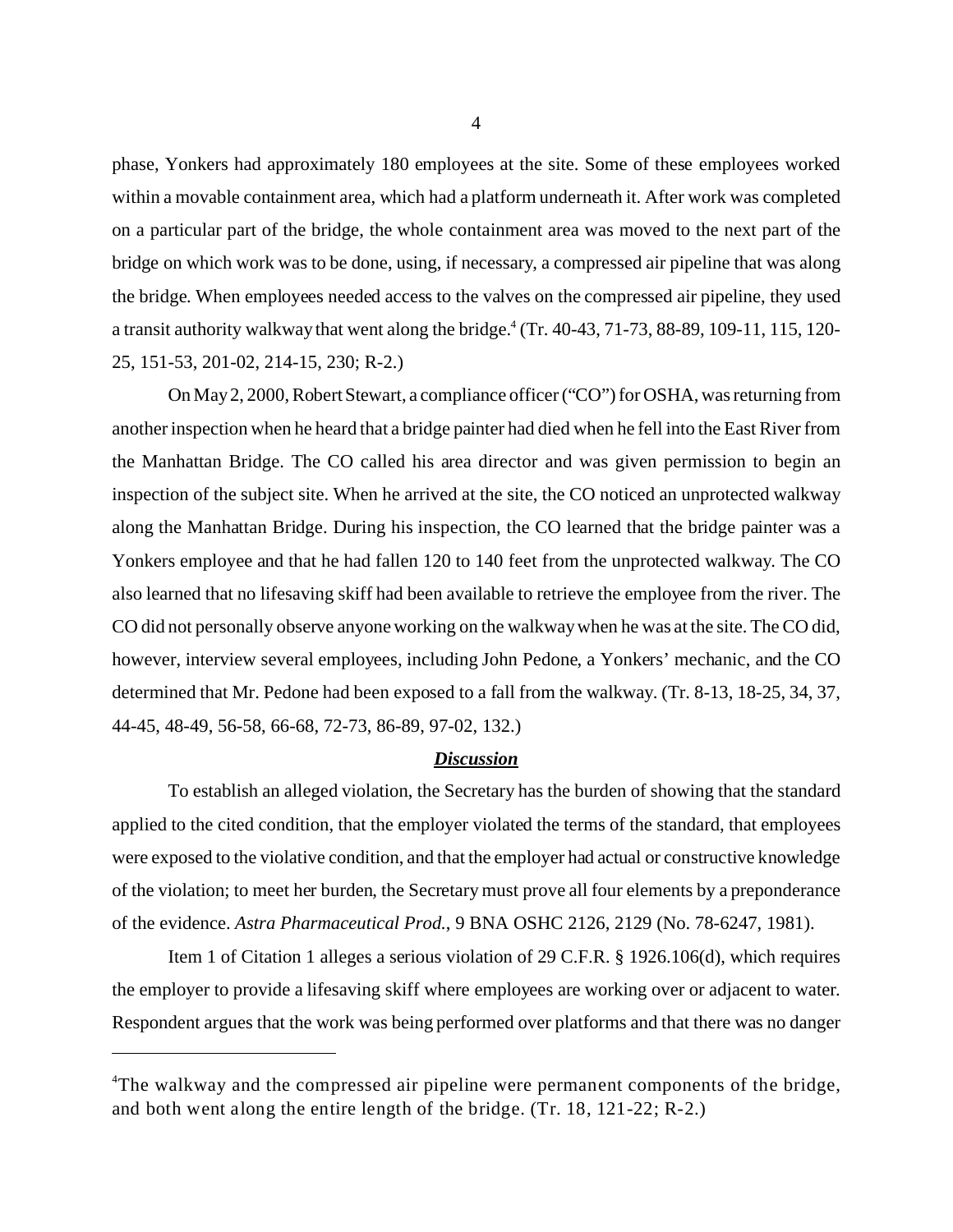of drowning, such that no lifesaving skiff was required. (R. Brief, p. 19.) Contrary to this argument, however, the standard does not require the existence of a drowning hazard for the standard to apply. Unlike 29 C.F.R. § 1926.106(a), which specifically requires the existence of a drowning hazard, the cited standard makes no such reference.<sup>5</sup> Further, in *RGM Constr. Co.*, 17 BNA OSHC 1229, 1236 (No. 91-2107, 1995), the Commission explicitly rejected this same argument and held that the standard requires that a lifesaving skiff be available at all times when employees are working over or adjacent to water, including when employees are working on the deck of a bridge, even if they are working behind guardrails or are otherwise protected by a fall protection system. As in *RGM Constr. Co.*, employees of Yonkers were working over and adjacent to water, and it is undisputed that there was no lifesaving skiff at the site. (Tr. 132, 141, 241-42, 149, 195; C-1; R-9; R. Brief, p. 19.) I find that the standard applied and that Respondent failed to comply with the terms of the standard.

I further find that employees were exposed to the cited condition and that Respondent had knowledge of the violation. Exposure to a violative condition may be established by showing actual exposure or access to the hazard. *See Brennan v. OSHRC*, 513 F.2d 1032 (2d Cir. 1975); *see also, Usery v. Marquette Cement Mfg. Co.*, 568 F.2d 902 (2d Cir. 1977). Clearly, employees of Yonkers had access to the cited hazard, as evidenced by the employee who fell off the bridge. (Tr. 70-71.) Consequently, this employee, as well as other employees who were working on the bridge, were exposed to the violative condition. Moreover, Respondent does not deny that it was aware that no lifesaving skiff was immediately available. (Tr. 132, 149; R. Brief, p. 19.) While Respondent may argue that it was not aware that a lifesaving skiff was required, it is evident that Respondent could have discovered the hazard with the exercise of reasonable diligence. Based on the foregoing, the Secretary has satisfied her burden of proving the alleged violation. The Secretary has also demonstrated that the violation was serious, in that it could have resulted in serious physical harm or death. (Tr. 17-18.) Item 1 of the citation is accordingly affirmed as a serious violation.

<sup>5</sup> 29 C.F.R. § 1926.106(a) states that "[e]mployees working over or near water, *where the danger of drowning exists*, shall be provided with U.S. Coast Guard-approved life jacket or buoyant work vest." (emphasis added.) 29 C.F.R. § 1926.106(d), on the other hand, states that "[a]t least one lifesaving skiff shall be immediately available at locations where employees are working over or adjacent to water."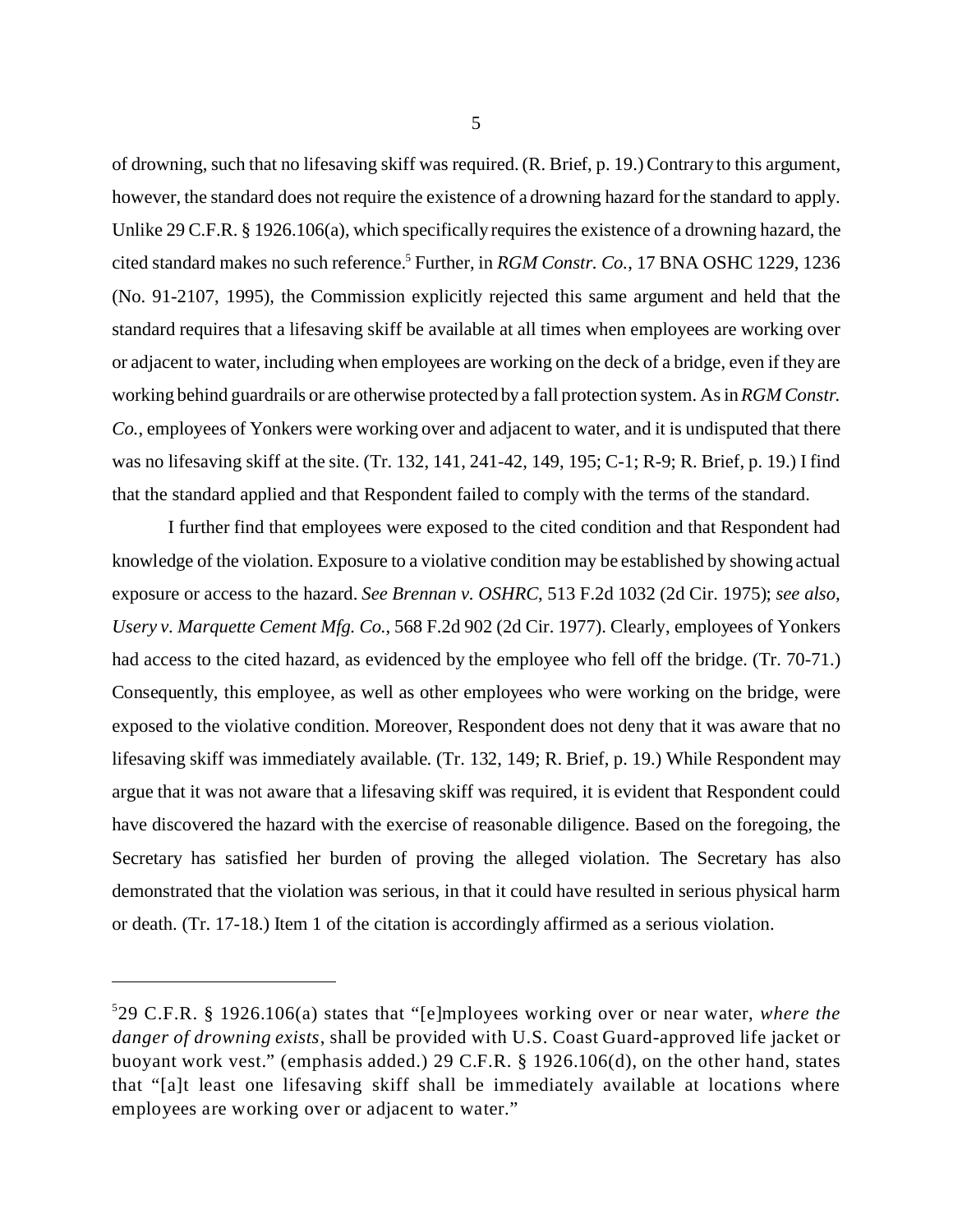The Secretary has proposed a penalty of \$2,500.00 for this item. The CO testified that the proposed penalty was based on the high severity of the violation and the lesser probability of an injury. (Tr. 17-18.) While I agree with the Secretary that no reduction is appropriate for size or for history, Ifind that the employer's overall safety program demonstrates the company's good faith. (Tr. 54-56, 118-20, 128-31, 154-82.) I conclude that a penalty of \$1,500.00 is appropriate for this item.

Item 2 of Citation 1 alleges a serious violation of 29 C.F.R. § 1926.501(b)(1), which requires the employer to provide fall protection to employees walking or working on a surface with unprotected sides or edges that are 6 feet or more above a lower level.<sup>6</sup> Specifically, the Secretary alleges that Respondent did not provide fall protection to employee John Pedone when he used the walkway to access the valves on the compressed air pipeline, which, as noted above, was occasionally utilized to move the containment area.<sup>7</sup> While Respondent asserts that it was not Mr. Pedone's job to "maintain or inspect" the compressed air pipeline, there is credible evidence on record that Mr. Pedone did some work on the compressed air pipeline as part of his job duties. (Tr. 84-88, 97-02, 126, 199-03, 214-17.) Both Tom Korinis and Antonio Mourao, two former employees for Yonkers, testified that before the accident, they observed Mr. Pedone working on the compressed air pipeline, changing valves and hoses, approximately once or twice a week.<sup>8</sup> (Tr. 84-89, 97-02.) They further testified that they never saw Mr. Pedone wearing or using any fall protection while doing this work. (Tr. 88-89, 99-01.) In addition, Mr. Pedone's own testimony, that he changed

<sup>&</sup>lt;sup>6</sup>The cited standard specifically provides that "[e]ach employee on a walking/working surface (horizontal and vertical surface) with an unprotected side or edge which is 6 feet (1.8 m) or more above a lower level shall be protected from falling by the use of guardrail systems, safety net systems, or personal fall arrest systems."

 ${}^{7}$ At the hearing, the CO testified that the accident was not the basis of this citation item, and, further, that the accident was due to unpreventable employee misconduct. (Tr. 48-49, 53.)

<sup>8</sup>Mr. Korinis and Mr. Mourao were supervisors of Yonkers at the time of the accident. (Tr. 83-84, 97.) As a discovery sanction, I ordered that any awareness that these two former supervisors might have had of Mr. Pedone's exposure to fall hazards could not be imputed to Respondent to demonstrate knowledge. *See* Order dated August 30, 2001. However, my order does not bar the use of this testimony to establish either the exposure element or Respondent's failure to comply with the terms of the standard.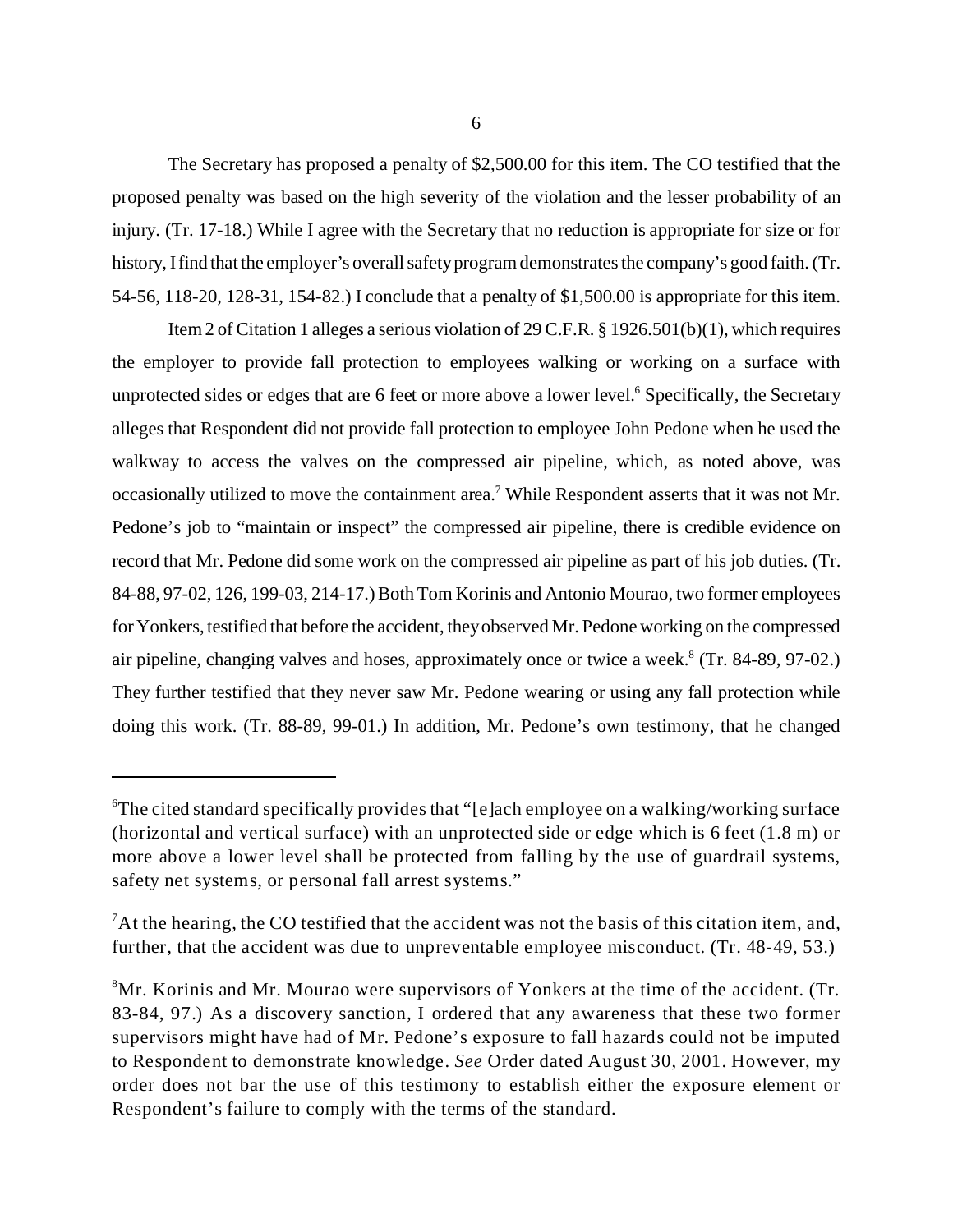fittings on the compressed air pipeline as needed and did not use fall protection when he did so, confirms the testimony of Mr. Korinis and Mr. Mourao. (Tr. 214-18, 227.) The record shows that Mr. Pedone accessed the compressed air pipeline bywalking on the unprotected walkway, which was clearly more than 6 feet above a lower level.<sup>9</sup> (Tr. 84-89, 97-02, 230.) It is reasonable to infer from this evidence that, during the relevant time frame, Mr. Pedone was exposed to the cited hazard. Based on the record, I find that the standard applies, that Respondent violated its terms, and that Mr. Pedone was exposed to the cited hazard.<sup>10</sup>

As part of her burden, the Secretary must prove that Respondent had actual or constructive knowledge of the cited condition. *See New York State Elec. & Gas Corp.*, 88 F.3d 98, 105-10 (2d Cir. 1996). The CO testified that Respondent did not have actual knowledge of the hazard, but that, in the exercise of reasonable diligence, Respondent should have discovered the hazard. (Tr. 52-53.) In *Pride Oil Well Serv.*, 15 BNA OSHC 1809, 1814 (No. 87-692, 1992), the Commission held that reasonable diligence involves several factors, including an employer's obligation to: (1) inspect the work area, (2) anticipate hazards to which employees may be exposed, (3) take measures to prevent the occurrence, (3) adequately supervise employees, and (4) formulate and implement adequate training programs and work rules to ensure that work is safe. In view of these factors, the Secretary has not satisfied her burden of establishing knowledge. The record shows that before the start of the project, Yonkers prepared and submitted to NYC DOT a site-specific safety program that included anticipation of hazards specific to each job or task. (Tr. 138, 156-60, 171-73; R-10; R-13.) The record also shows that Respondent's supervisors, city inspectors and outside consultants were on the site daily in order to observe employees and to inspect for hazards and safety violations. (Tr. 118-20, 128-30, 140-47, 174-75.) The consultants provided inspection reports to Yonkers on a weekly basis

<sup>&</sup>lt;sup>9</sup>Respondent in essence argues that the standard does not apply because the steel girders that were located 2 feet below the walkway would have prevented a fall of greater than 6 feet in other than "freakish" circumstances. (R. Brief, pp. 10-11.) I find, however, that the steel girders were not a "lower level" within the meaning of the standard since, as evidenced by the accident, they would not have prevented a fall into the river.

 $10$ Respondent argues that the Secretary has not shown that Mr. Pedone was actually exposed to the cited hazard during the relevant time period. As noted above, however, only access to the violative condition is required, and such access has been established.